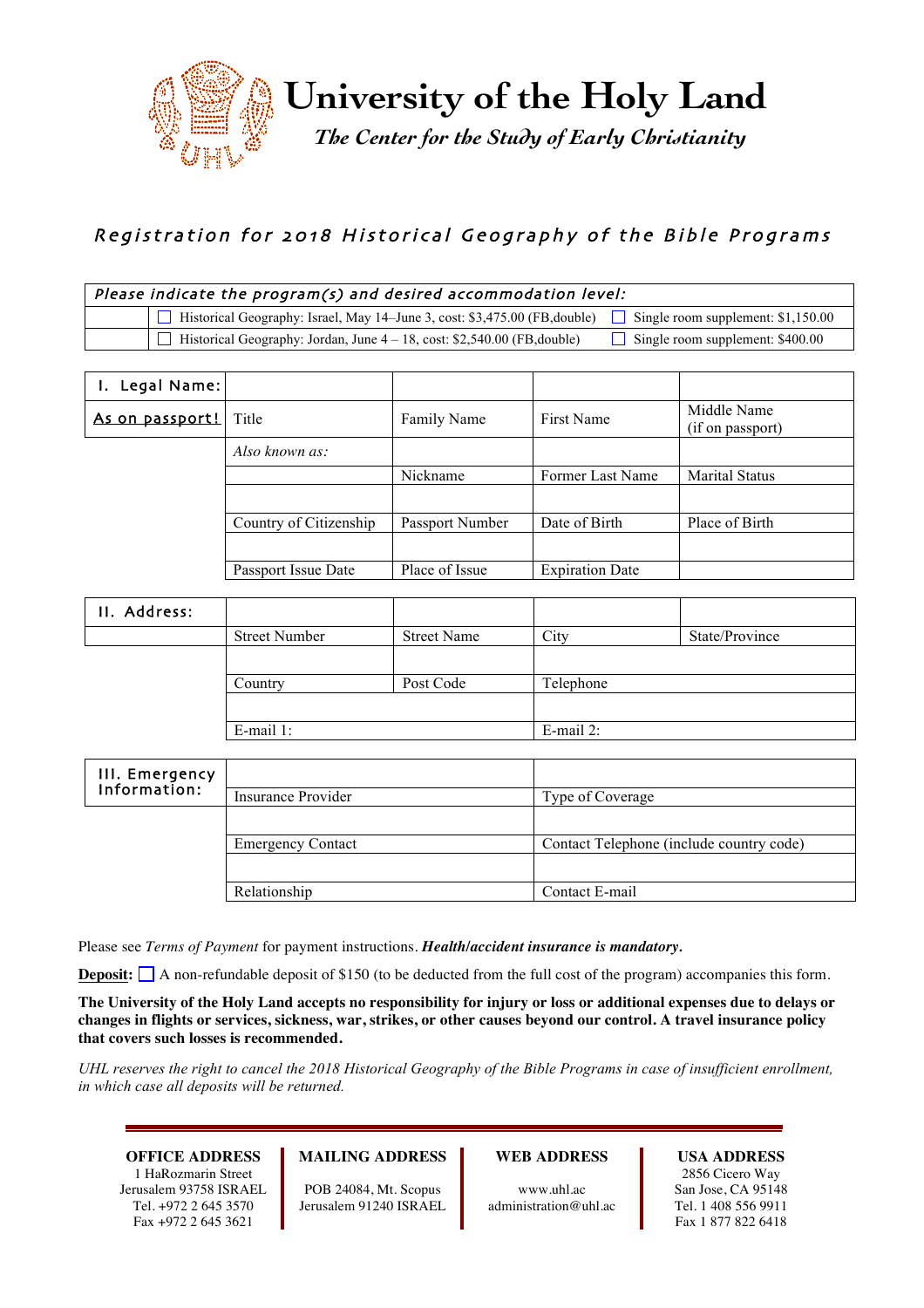

**University of the Holy Land**

*The Center for the Study of Early Christianity*

# TERMS OF PAYMENT for 2018 HISTORICAL GEOGRAPHY PROGRAMS

## **Participant Deposit:** Please send a non-refundable deposit of \$150 per person as follows: Historical Geography of Israel: by January 15, 2018 Historical Geography of Jordan: by February 15, 2018

**Balance of Payment:** Full payment for the program is due as follows: Historical Geography of Israel: February 15, 2018 Historical Geography of Jordan: March 15, 2018

Full-payment = the level of accommodation (double or single) less the deposit (\$150) plus any fees (see below).

### **Method of Payment: Payment may be made by direct deposit, bank transfer, personal check, or by credit card via Paypal.**

- 1. By direct deposit to UHL's Wells Fargo account: Account Name: Center for the Study of Early Christianity \* UHL Bank: Wells Fargo Bank, N.A. San Francisco, California USA Branch: Evergreen Branch, 3331 San Felipe Rd., San Jose, CA 95135 Routing No: 121000248 (within USA); 121042882 (in Canada) Account Number: 9246481403
- 2. By bank transfer: PLEASE ADD \$20 BANK FEE

Account Name: Center for the Study of Early Christianity \* UHL Bank: Wells Fargo Bank, N.A. San Francisco, California USA Branch: Evergreen Branch, 3331 San Felipe Rd., San Jose, CA 95135 Routing No: 121000248 (within USA); 121042882 (international wire transfer) SWIFT Number: WFBIUS6S Account Number: 9246481403

3. By personal check:

Please send a check in US dollars made out to "The University of the Holy Land" to UHL at POB 24084, Mt. Scopus, Jerusalem 91240, Israel.

- 4. Payment by credit card via PayPal: Participant is responsible for the transaction fee. Please go to the UHL website to the following link: http://www.uhl.ac/helpSupport/ Press "Donate" and enter your credit card payment.
- **Included:** Our prices are all inclusive and cover twin-shared, full-board accommodations; all land transportation; border fees and taxes; all entrance fees (unless noted otherwise on the itinerary); study materials; all tips; UHL registration fee; and UHL instructor. In the event of an uneven number of single participants, accommodation may be made in a triple room. **Meals included in program begin and end as follows:**

Historical Geography of Israel: dinner May 14 – breakfast, June 3 Histordical Geography of Jordan: lunch June 4 – breakfast, June 18

**OFFICE ADDRESS** 1 HaRozmarin Street Jerusalem 93758 ISRAEL Tel. +972 2 645 3570 Fax +972 2 645 3621

## **MAILING ADDRESS**

POB 24084, Mt. Scopus Jerusalem 91240 ISRAEL **WEB ADDRESS**

www.uhl.ac administration@uhl.ac **USA ADDRESS**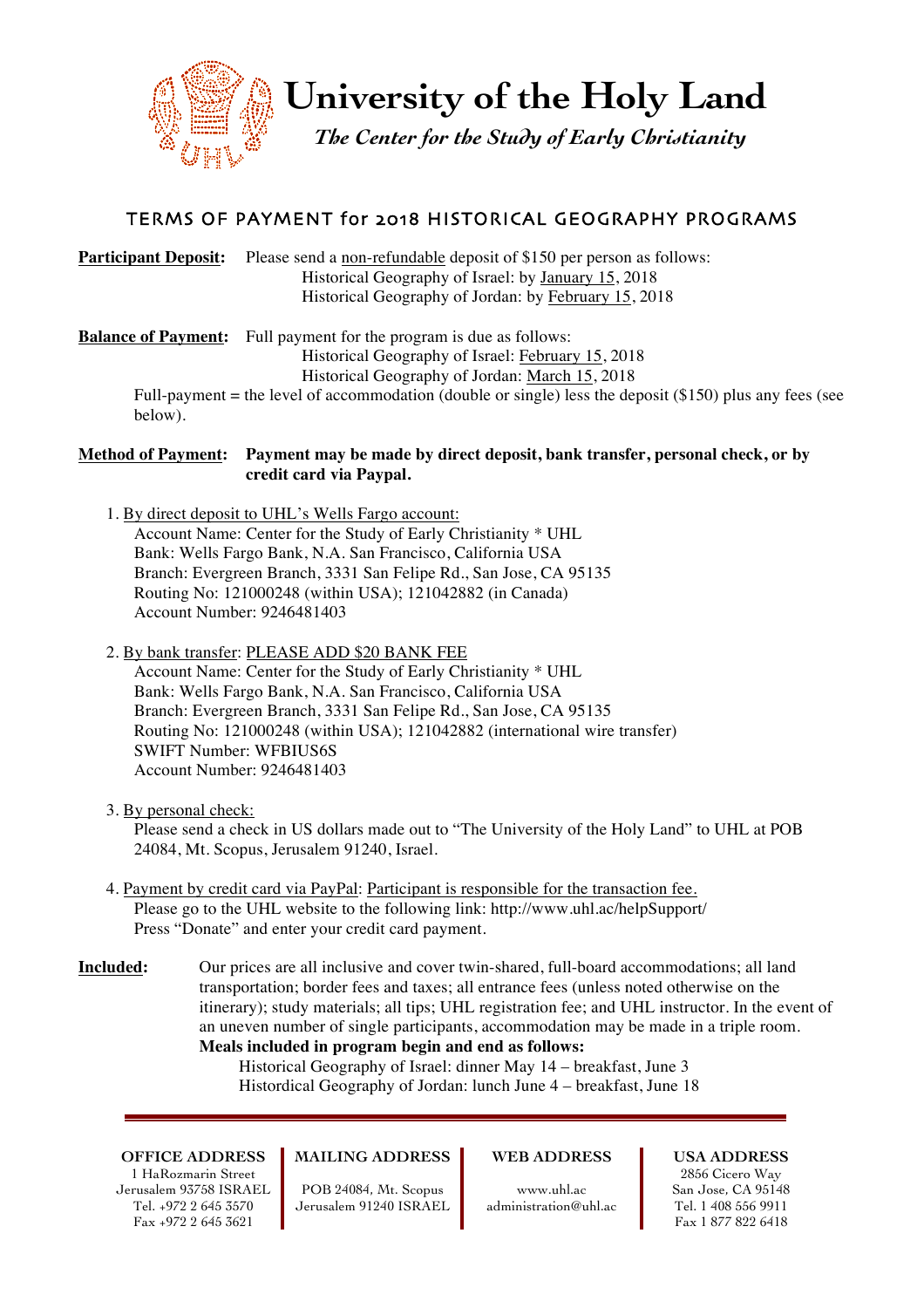

- **Not Included:** Our prices do not include flights, insurance, snacks or beverages or lunch on free days, or transfer to and from Jerusalem. Health insurance is the personal responsibility of each program participant. Policies should cover accident, illness, and hospitalizaton.
- **Cancellation:** If the student withdraws from the Historical Geography of Israel program after April 16, 2018, or the Historical Geography of Jordan program after May 7, 2014, he or she will be liable to pay a percentage of the total price in accordance with the following scale:

| <b>Prior to Tour</b>       | 28-15 Days | $14-6$ Days | 5-1 Days    |
|----------------------------|------------|-------------|-------------|
| <b>Percentage of Price</b> | 20 percent | 50 percent  | 100 percent |

*All accommodations and itineraries are subject to change without advance notice.* 

*UHL reserves the right to cancel the program in case of insufficient enrollment, in which case all payments received will be returned accordingly. Please direct all questions to registrar@uhl.ac.* UHL 26.07.17

**OFFICE ADDRESS** 1 HaRozmarin Street Jerusalem 93758 ISRAEL Tel. +972 2 645 3570 Fax +972 2 645 3621

**MAILING ADDRESS**

POB 24084, Mt. Scopus Jerusalem 91240 ISRAEL **WEB ADDRESS**

www.uhl.ac administration@uhl.ac **USA ADDRESS**